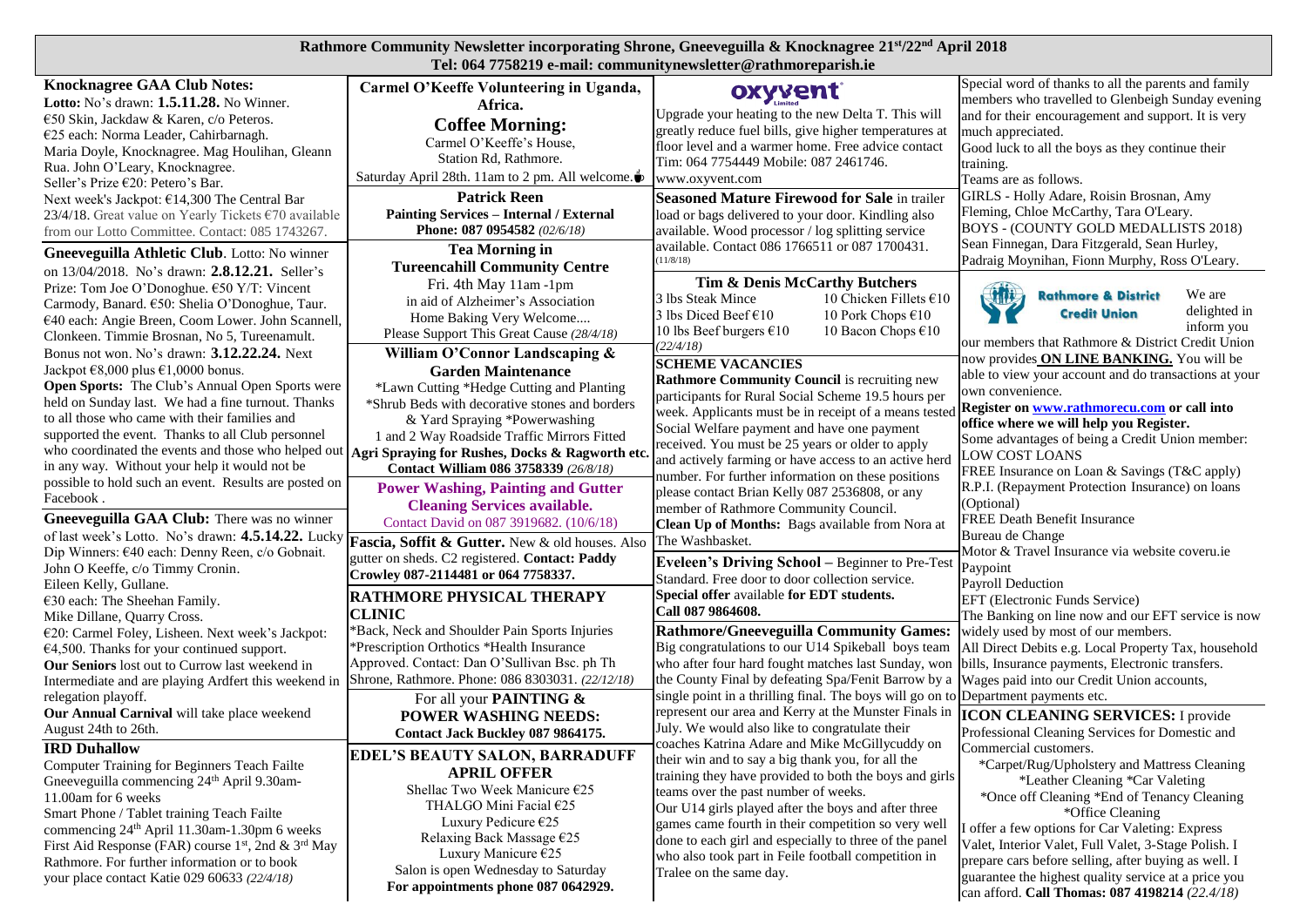| Rathmore Community Newsletter incorporating Shrone, Gneeveguilla & Knocknagree 21st/22 <sup>nd</sup> April 2018<br>Tel: 064 7758219 e-mail: communitynewsletter@rathmoreparish.ie                                                                                                                                                             |                                                                                                                               |                                                                                                                     |                                                                                                                                                                                                                                                                                                                                                                                                                                                                                                                                                                                                                                                                                                                                                                                                                                                                                                                                                                                                                                                                                                                                                                                                                      |                                                                                                                                                                                                                                                                                                                                                                                                                                    |                                                                                                            |                                                                                         |                                                                                                                                                                                                                                                                                                                                                                                                                                                                                                                                                                                                                             |
|-----------------------------------------------------------------------------------------------------------------------------------------------------------------------------------------------------------------------------------------------------------------------------------------------------------------------------------------------|-------------------------------------------------------------------------------------------------------------------------------|---------------------------------------------------------------------------------------------------------------------|----------------------------------------------------------------------------------------------------------------------------------------------------------------------------------------------------------------------------------------------------------------------------------------------------------------------------------------------------------------------------------------------------------------------------------------------------------------------------------------------------------------------------------------------------------------------------------------------------------------------------------------------------------------------------------------------------------------------------------------------------------------------------------------------------------------------------------------------------------------------------------------------------------------------------------------------------------------------------------------------------------------------------------------------------------------------------------------------------------------------------------------------------------------------------------------------------------------------|------------------------------------------------------------------------------------------------------------------------------------------------------------------------------------------------------------------------------------------------------------------------------------------------------------------------------------------------------------------------------------------------------------------------------------|------------------------------------------------------------------------------------------------------------|-----------------------------------------------------------------------------------------|-----------------------------------------------------------------------------------------------------------------------------------------------------------------------------------------------------------------------------------------------------------------------------------------------------------------------------------------------------------------------------------------------------------------------------------------------------------------------------------------------------------------------------------------------------------------------------------------------------------------------------|
| For Sale: 07 Renault Megane, 1.4, Nct 7/19, tax<br>6/18, very clean car. Contact 086 1542890. (22/4/18)<br><b>Lacey Traditional Stonework</b><br>Fireplaces, pillars, carved house signs, Headstone<br>cleaning, Custom made headstones, memorial work,<br>letter carving and plaques. For any queries contact<br>Jim on 0876830403 (22/4/18) |                                                                                                                               |                                                                                                                     | <b>NJOY BEAUTY with NORMA</b><br>For all your beauty requirements<br>MAC trained Make Up Artist<br>Vani T Spray Tan : Guinot Facials<br>Open Wednesday-Saturday by appointment<br>Late evenings available                                                                                                                                                                                                                                                                                                                                                                                                                                                                                                                                                                                                                                                                                                                                                                                                                                                                                                                                                                                                            | O'Keeffe's XL Rathmore Ltd.<br>064-7758016<br><b>Omiles</b><br>Miles Takes You 3% Further<br>Call in to avail of our Deli<br><b>Offers and Seattle's Best Coffee</b><br>Open Daily - 7.30am - 10pm                                                                                                                                                                                                                                 |                                                                                                            |                                                                                         | Acknowledgement &<br><b>First Anniversary</b><br><b>Dan Collins</b><br>late of Tureenamult,                                                                                                                                                                                                                                                                                                                                                                                                                                                                                                                                 |
| <b>McCarthy's Londis Specials</b><br>Pringles<br>Cheese $&$<br>Onion<br>Only190g<br>€1.25 each<br>2 for $\epsilon$ 2.00                                                                                                                                                                                                                       | Kellogg's<br>Rice<br>Krispies<br>510g<br>Weetabix 24<br>Pk<br>Any 2 for<br>€5.00                                              | $\overline{\text{Londis}}$<br>Persil Small &<br><b>Mighty Non</b><br><b>Bio Washing</b><br>Liquid<br>60 Wash<br>€10 | TEL: 086 2522597 (12/5/18)<br><b>Anna's Dream to Dance Fundraiser</b><br><b>Big Family Day Out at Startrax Music</b><br><b>Venue Knocknagree</b><br>this Sunday 22 <sup>nd</sup> April from 2pm to 6pm<br>Music by Pat Daly Band,<br><b>Peter Lane Blackwater Sound</b><br>Special Guest Cuisle Trad. Group Adm. €10.<br>Children free.<br><b>Rathmore Social Action Group</b><br>(1.) Staff Wanted - Birthday assistants wanted to<br>work for kids parties in Teach Íosagáin, The Social<br>Action Group, Rathmore for relief hours. For further<br>information please contact 064 77 61000. (29/4/18)<br>(2.) Sliabh Luachra Men's Shed - A meeting will<br>be held in Teach Íosagáin on Monday 30th of April at<br>7.30pm to elect a committee to organise a Men's<br>Shed in our area. An exciting programme of events<br>planned for September. Anyone interested is asked<br>to attend. (29/4/18)<br>Local Taxi Service available, 24/7 service.<br>School, Hospital, Airport Transfers, Shopping and<br>Takeaway Deliveries 4 & 8 seaters.<br>Contact Tony 086 1542890. (12/5/18)<br><b>Spring Deals at O'Keeffes Rathmore.</b><br>6HP Self Propelled Lawnmower €349.95<br>180cc Petrol Power Washer €299.95 | Fuels @ O'Keeffe's Oil, Rathmore<br>Tel: 064 7758013<br>E<br>$(100 \text{ years in Business } 1909 - 2009)$<br><b>Buying Heating Oil or Tractor Diesel?</b><br>Better Price Better Service-<br>your LOCAL Oil Company<br>Mc Carthy's Quik Pick / Gneeveguilla P.O.<br><b>Prices to Suit Everybody</b>                                                                                                                              |                                                                                                            |                                                                                         | Gneeveguilla,<br>Rathmore,<br>Co. Kerry<br>As we the family of Dan, fondly remember<br>him on the first anniversary of his death we<br>would like to express our heartfelt<br>appreciation for the support and sympathy<br>we received on the loss of Dan.                                                                                                                                                                                                                                                                                                                                                                  |
| Jacobs Creek<br>Range 75cl<br>€8.99                                                                                                                                                                                                                                                                                                           | Roosters<br>5kg Only<br>€4.00                                                                                                 | Tropicana<br>Orig./Smooth<br>Orange Juice<br>Only $63.50$                                                           |                                                                                                                                                                                                                                                                                                                                                                                                                                                                                                                                                                                                                                                                                                                                                                                                                                                                                                                                                                                                                                                                                                                                                                                                                      | Odlums 2kg<br>Flour $E2.50$                                                                                                                                                                                                                                                                                                                                                                                                        | Batchelor<br>Beans 420g<br>Twin $€1.69$                                                                    | Pringles 40g<br>2 for $\epsilon$ 1.50                                                   | We would like thank our relatives, friends<br>and great neighbours for their support and<br>kindness which is invaluable to us. All who<br>travelled both near and far to pay their<br>respects at the funeral and those who sent<br>Mass cards for Dan.<br>Sincere thanks to Fr. Pat O'Donnell P.P,<br>Joan Collins and Sheila McSweeney for the<br>singing and music at the Mass and Sean<br>Murphy, Funeral Director for their<br>kindness, advice and professionalism<br>throughout.<br>We would also like to acknowledge the<br>support Dan and his family received in his<br>home which was a great source of comfort |
| Londis Med.<br>Farm Fresh<br>Eggs 6's $€1.00$                                                                                                                                                                                                                                                                                                 | Londis Real<br>Butter 454g<br>€2.50                                                                                           | Hellman's<br>Light/Real<br>Mayo 430ml<br>Buy One Get<br>One Free                                                    |                                                                                                                                                                                                                                                                                                                                                                                                                                                                                                                                                                                                                                                                                                                                                                                                                                                                                                                                                                                                                                                                                                                                                                                                                      | 5 Pack<br>Cadburys<br>Fudge €1.25<br>Choco Bar                                                                                                                                                                                                                                                                                                                                                                                     | Mc Vities<br>Digestive<br>Hob Nobs<br>Choc                                                                 | Kenco Coffee<br>100gr Rich<br>100gr Smooth<br>€3.50 each                                |                                                                                                                                                                                                                                                                                                                                                                                                                                                                                                                                                                                                                             |
| Lyons<br>Original/ Gold<br>Tea Bags 80's<br>Only $E2.50$                                                                                                                                                                                                                                                                                      | Birds Eye<br>Original<br>Potato<br>Waffles<br>10Pk/<br>Crispy<br>Chicken<br>$2$ Pk $/$<br>Chicken<br><b>Burgers</b><br>4 Pk / | Hazelbrook Ice<br>Cream 568ml<br>Only $€1.50$<br>Finish<br>Powerball<br>Classic<br>Dishwasher<br>Tabs $110$ 's      |                                                                                                                                                                                                                                                                                                                                                                                                                                                                                                                                                                                                                                                                                                                                                                                                                                                                                                                                                                                                                                                                                                                                                                                                                      | €1.25<br>Club Orange<br>$2 \times 2$ Lt. $\epsilon$ 3.80<br>Mansize<br><b>Tissue</b><br>100 x 2 Ply<br>€1.50                                                                                                                                                                                                                                                                                                                       | Digestive<br>All 1/2 Price<br>Golden<br>Wonder<br>Crisps<br>18 Pack €2.<br>Argan<br>Shampoo<br>250ml €1.69 | Plenty<br>K/Towels<br>100 x 2 Ply<br>$E$ 2.<br>Volvic 500ml<br>Touch of Fruit<br>$E2$ . |                                                                                                                                                                                                                                                                                                                                                                                                                                                                                                                                                                                                                             |
| A big Thank You to all our talented performers<br>and our audience who came out and supported our<br>Music and Song night on April 8 <sup>th</sup> in Teach Iosagain.<br>Keep an eye out for our next event.                                                                                                                                  | Beef<br><b>Burgers</b><br>4 Pk<br>Petits Pois<br>$430g$ Any 3<br>for $\epsilon$ 6.00                                          | Only $€10$                                                                                                          | 22.5cc Petrol Hedge Trimmer €169.95<br>Lawn Weed & Feed 3 bags €50<br>Lawn Gold €30<br>$\bigoplus$<br>Lawn Gold Extra €29<br><b>HOMEVALUE</b><br><b>Westland Multi Purpose Compost 3</b><br>bags €15<br>Westland Bark Mulch 1001€6.99<br>Poultry Manure 15kg €9.90<br>Moss Buster 51 $\epsilon$ 20<br>Much more in store.<br><b>O'Keeffes Rathmore</b><br>Mon - Fri 8.30am-5.00pm<br>Sat 8.30am-1.30pm Tel: 064 7758013                                                                                                                                                                                                                                                                                                                                                                                                                                                                                                                                                                                                                                                                                                                                                                                              | <b>Post Office Affairs:</b> A wide range of Savings<br>Schemes at your local Post Office. Savings, Savings<br>Nurses, Palliative Care Service and<br>Bonds and Post Office Savings Bank. Have you got<br>P.O. Savings Book? Start today. You can begin with<br>as little as $\epsilon$ 1. Always support your local Post Office great support to Dan in his life.<br>It's convenient and you are assured of a friendly<br>service. |                                                                                                            |                                                                                         | and benefit to him; the fabulous Home<br>Helps, Dr. McDonnell, Dr. Christine<br>Walsh, Reen's Pharmacy, the Public Health<br>Mowlam Healthcare all of whom provided<br>As it is not possible to thank everybody<br>individually please accept this<br>acknowledgement as a sincere token of our<br>gratitude. The holy sacrifice of Mass will<br>be offered for you intentions.                                                                                                                                                                                                                                             |